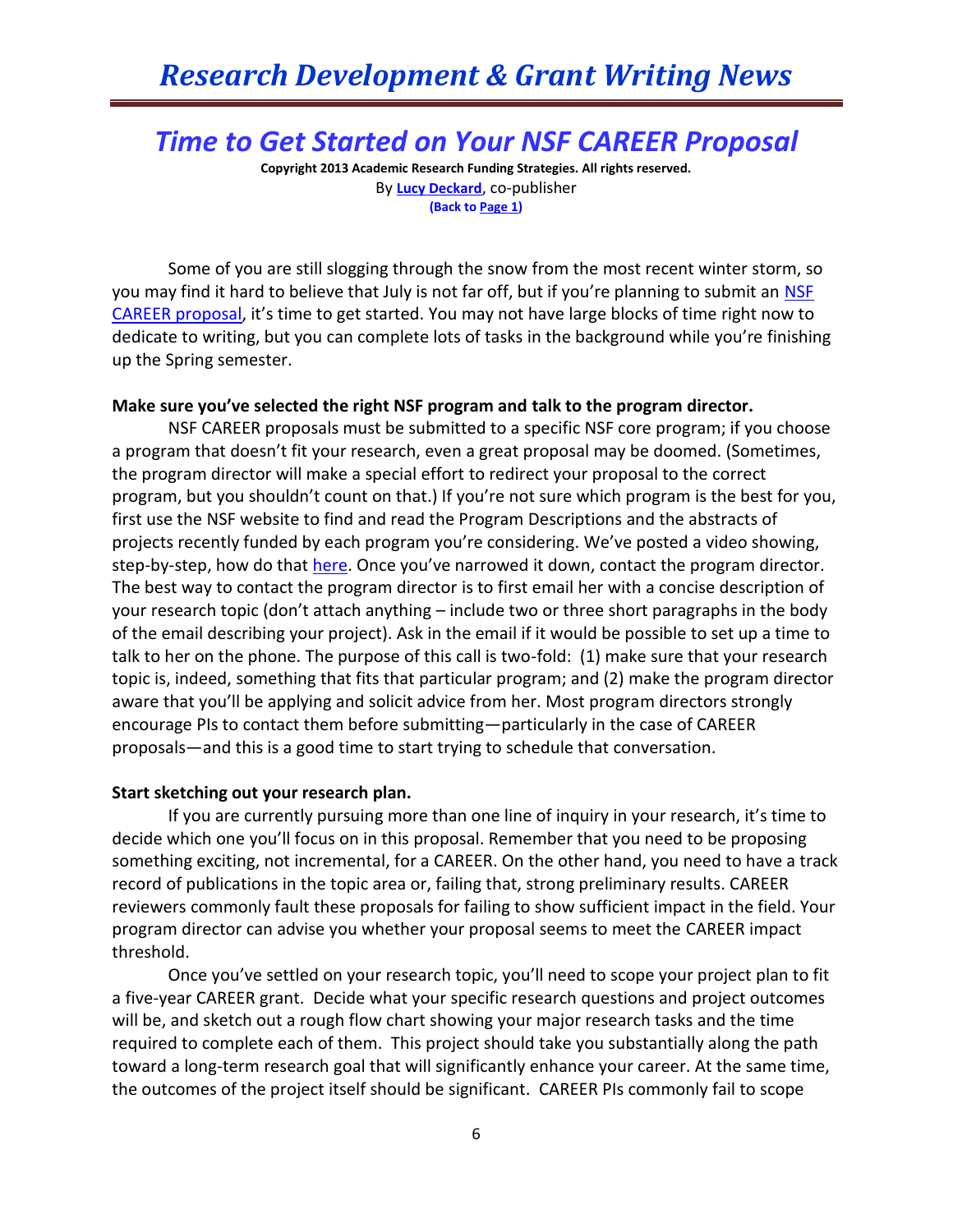their projects appropriately. Often, reviewers state that the project is overly ambitious and can't realistically be completed in five years. On the other hand, you don't want to promise too little. It can be helpful to talk to your colleagues and mentors about your project ideas and get their input on whether the scope is reasonable.

#### **Start working on your Education Plan.**

The NSF CAREER differs from other NSF grants in setting much higher expectations for the project's Education Component. Just as you couldn't make up your research plan in the three weeks before the proposal is due, don't expect to pull your Education Plan out of a hat. If you haven't yet settled on the topics you'll address in your Education Plan, this is a good time to start working on that. What issues and needs do you see related to education in your discipline, at your institution, or in your region? What are you passionate about? What's already going on at your institution that you could tie into? Be sure that you have at least one activity that addresses enhancing diversity in your field. Remember that if you win this grant, you'll spend considerable effort on the Education Component of your project, and it will likely form the basis for more education activities that will be a part of future proposals to NSF, so be sure to propose something that you would really like to work on. If you've already done something related to that topic, that's even better—you'll want to include a discussion in your proposal of those preliminary activities and how they inspired your proposed Education Plan.

#### **Start your literature search.**

Once you've settled on the topics of your Research and Education Components, conduct fresh literature searches on both topics to ensure that you're up-to-date on the state of the art in those specific areas. For your Education Component, read the literature cited in the CAREER [solicitation,](http://www.nsf.gov/pubs/2011/nsf11690/nsf11690.htm) but also research the educational literature specifically related to your specific educational topic or topics. So, for example, if you want to introduce research-type activities into the second-year Statistics class that you teach, look to see what others have done to develop research skills in undergraduates in classroom settings. You'll want to cite this literature in your proposal and draw from it when deciding exactly what your plan will be. A good place to start searching the educational literature is the **Education Resources Information** [Center \(ERIC\).](http://www.eric.ed.gov/)

#### **Start recruiting collaborators, if needed.**

The NSF CAREER allows only a PI—no co-PIs or Senior Personnel. However, you can have unpaid collaborators who provide limited assistance or resources needed for your project. These might include access to an instrument or hard-to-get material, or advice from an expert in Educational Psychology on how to conduct educational assessments as part of your Education Component. A local school principal might agree to work with you to develop an after-school science activity, or the PI of a Research Experiences for Teachers site at your institution could commit to arrange for two teachers to participate in research in your lab. As with most collaborations, you'll have more success if you approach your potential collaborators early and solicit their advice on exactly how to structure the activity. For example, the school principal is likely to have excellent advice for you on what has and hasn't worked in after-school